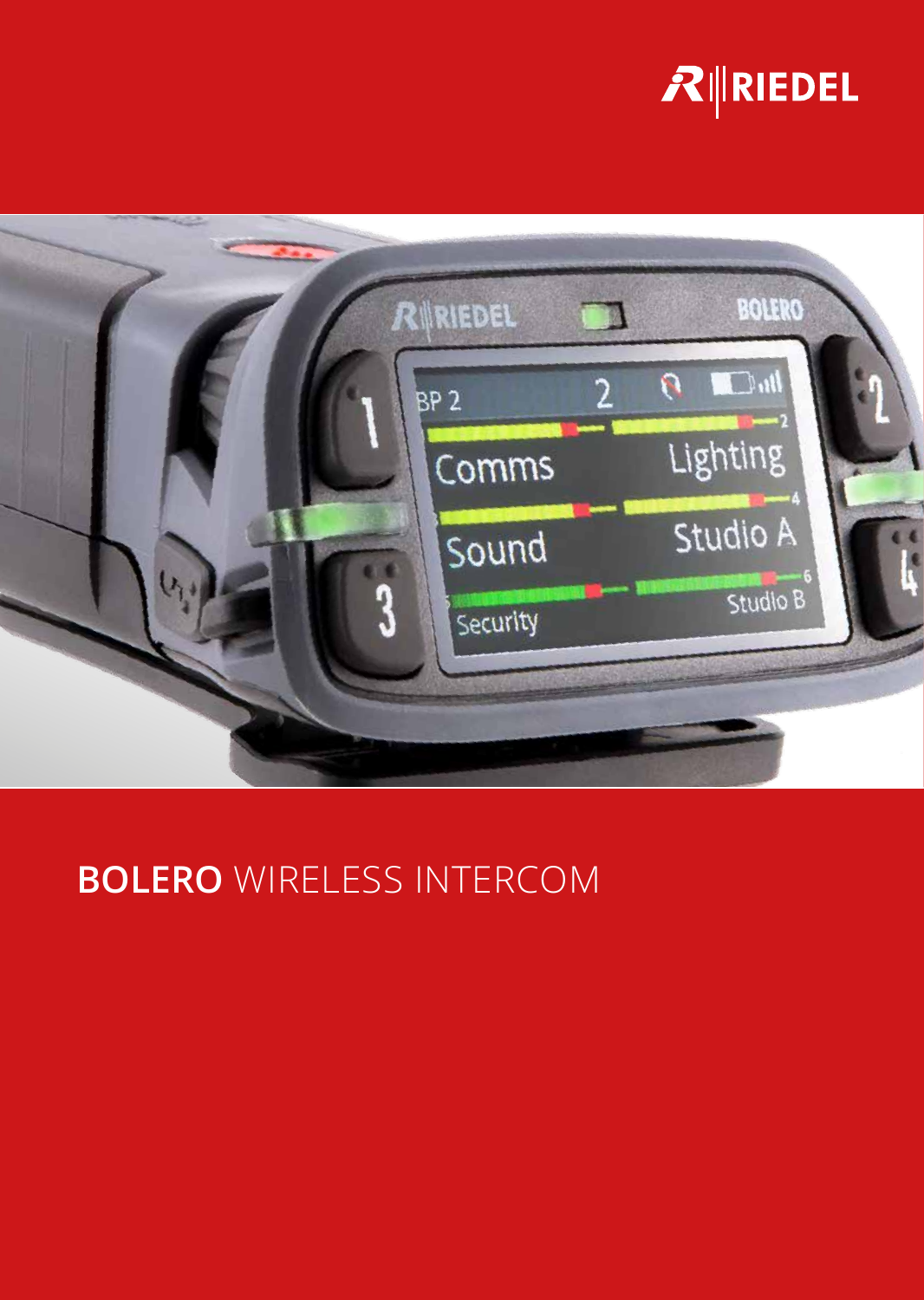

## Riedel's State of the Art, Next-Generation, Fully Artist-Integrated Wireless Intercom System

**As an all-new wireless intercom system capable of supporting 10 beltpacks per antenna and up to 100 antennas in a single deployment, Bolero is a true game-changer. Bolero redefines the wireless intercom category with features such as ADR (Advanced DECT Receiver) with multiple-diversity and RF antireflection technology for greater RF robustness, complete integration with Riedel's Artist, "Touch&Go" beltpack registration, and versatile operation as a wireless beltpack, a wireless keypanel, and — in an industry first —a walkie-talkie.**



Bolero runs over a standards-based AES67 IP network with decentralized antennas connected to AES67 switches and to Artist frames equipped with AES67 client cards, providing a fully integrated point-to-point roaming intercom ecosystem. The more decentralized antennas added, the more robust the network becomes.

The Bolero high-clarity voice codec provides both higher speech intelligibility and more efficient use of RF spectrum supporting twice the number of beltpacks per antenna for the same audio bandwidth as other DECT-based systems.

The Riedel-exclusive ADR technology, combines a unique receiver design with multiple diversity elements specifically designed to reduce sensitivity to multipath RF reflections, making Bolero useable in challenging RF environments where other systems have great difficulty.

The beltpack itself features 6 buttons for 6 intercom channels or point to point communications, plus a separate "Reply" button that easily facilitates a reply to the last person that called. Bolero's sunlight readable and dimmable display can be inverted so that it is readable in any orientation. Also, in an industry first, the beltpack can be used without a headset like a walkie-talkie radio utilizing an integrated mic and speaker.

Bolero beltpacks support Bluetooth 4.1, allowing either a Bluetooth headset or a Smartphone to be connected. When a Smartphone is connected, the beltpack can act like a car's "hands free" setup so the user can receive calls on their phone and talk and listen via their beltpack headset. Users can also inject phone calls directly into the intercom channels, providing new levels of workflow flexibility.

Based on Riedel's extensive rental experience, the beltpack uses a combination of premium materials, including high-impact plastics and rubber overmolds making it both tough and comfortable to use in any situation.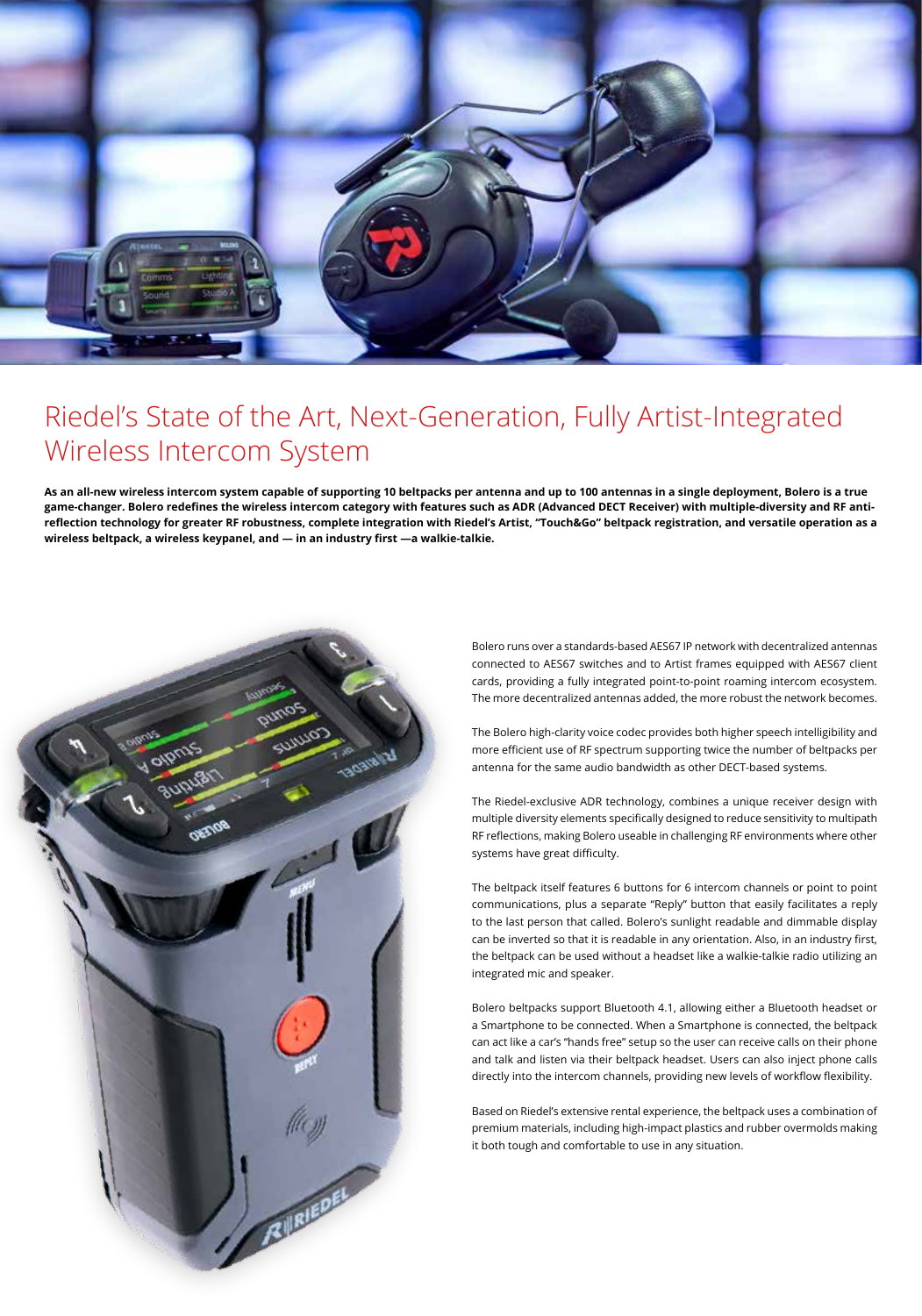## **IS STATE-OF-THE-ART WIRELESS THIS**

**COMMUNICATION**

WINTE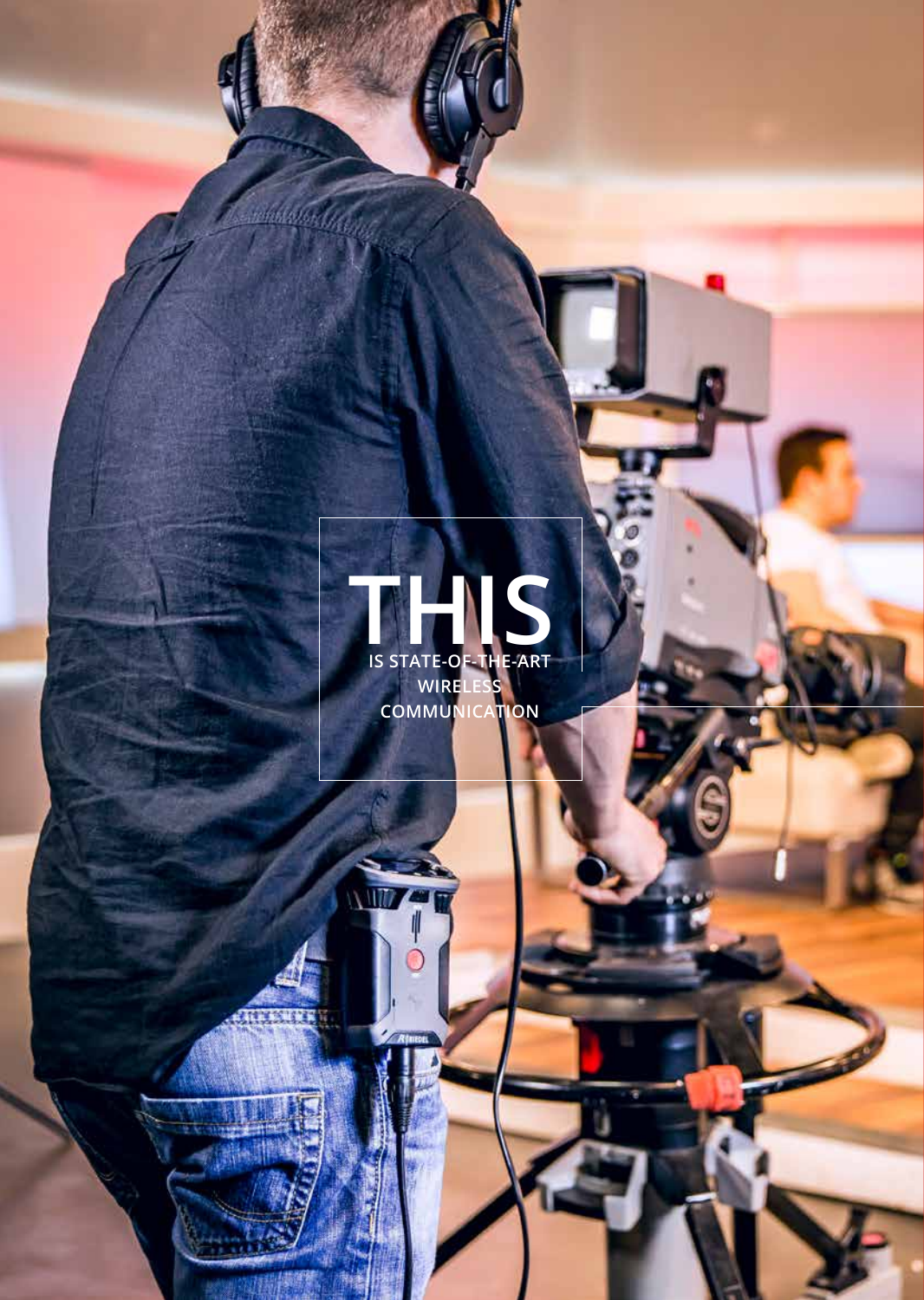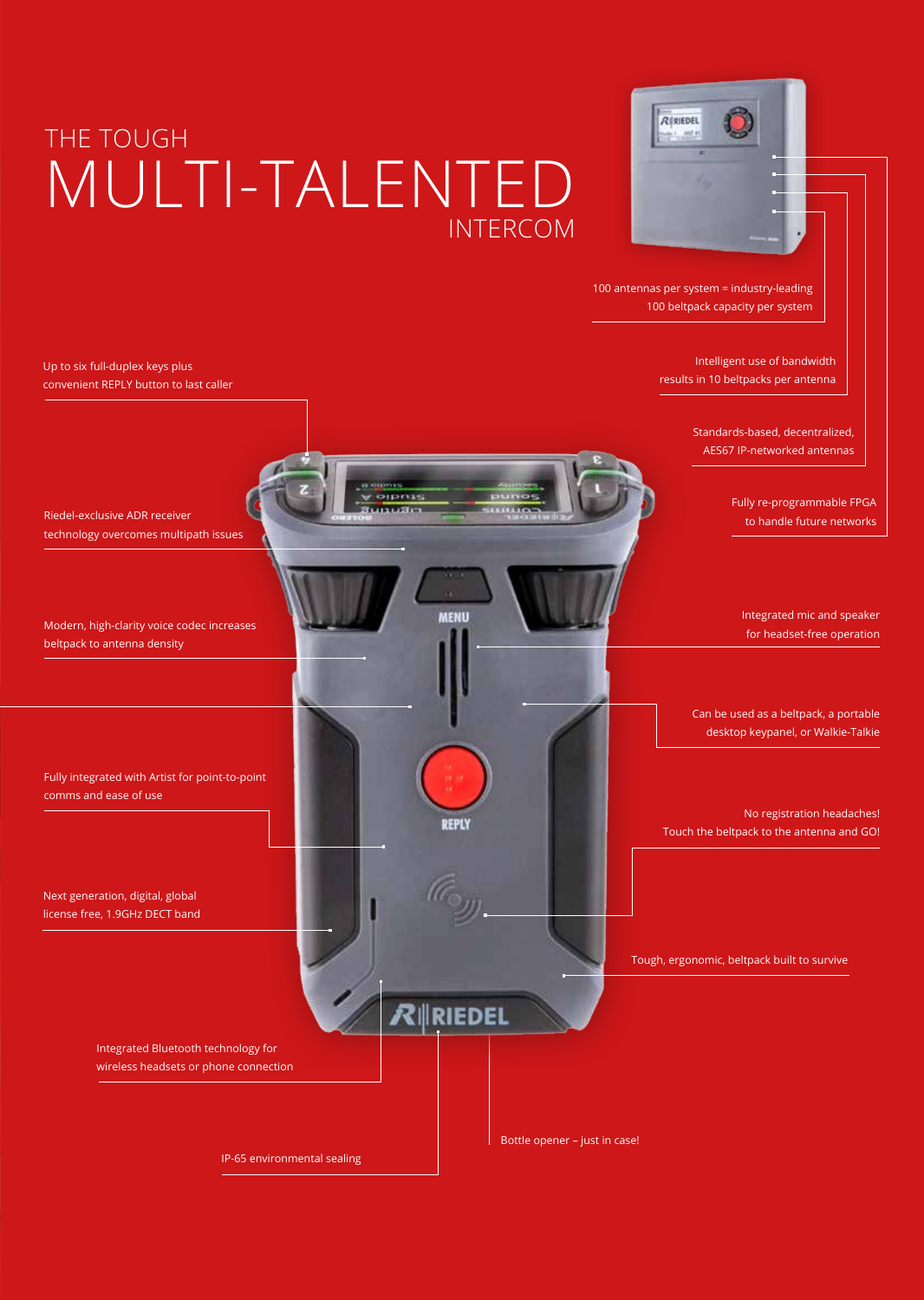| <b>ANTENNA</b>                  | Bolero Active Antenna (BL-ANT-1010-19G-xx)                                                                                                          |
|---------------------------------|-----------------------------------------------------------------------------------------------------------------------------------------------------|
| No of Beltpacks per Antenna     | 10                                                                                                                                                  |
| RF Frequency Range              | 1.880 - 1.930GHz (region dependant)                                                                                                                 |
| RF Range                        | Indoor (structure dependent): ~200-400m<br>Outdoor (Free line of sight): ~300-500m                                                                  |
| Programmable Transmission power | Yes                                                                                                                                                 |
| <b>Beltpack Registration</b>    | 1 touch NFC & over the air                                                                                                                          |
| <b>Network Connection</b>       | AES67 IP                                                                                                                                            |
| Display Type                    | High contrast E-ink display                                                                                                                         |
| Power Supply                    | PoE+ (802.3at, type 2, class 4, 15-30W) or 8 to 57VDC                                                                                               |
| Power Consumption               | 13W                                                                                                                                                 |
| Mounting points                 | Mic stand threaded socket 5/8" & 3/8" inside, spigot adapter with wing screw lock, Kensington lock<br>hole, & screw hole for a safety wire mounting |
| Environmental                   | IP53 sealing; dust + water spray at up to $60^\circ$ from vertical                                                                                  |
| Operational Temperature         | -10 to 55 $\degree$ C                                                                                                                               |
| Humidity                        | 0-90%, non-condensing Ta=40°C                                                                                                                       |
| <b>Dimensions</b>               | 210mm (w) x 66mm (D) x 190mm (H) 8.3" (w) x 2.6" (D) x 7.5" (H)                                                                                     |

| <b>BELTPACK</b>                        | Bolero 6-key beltpack (BL-BPK-1006-19-xx)                                     |
|----------------------------------------|-------------------------------------------------------------------------------|
| Multi-path delay spread protection     | Yes, ADR (Advanced DECT Receiver)                                             |
| Audio Bandwidth                        | 200 Hz to 7 KHz (-3dB)                                                        |
| Mode of Operation                      | Full-duplex on all routes                                                     |
| Encryption                             | AES256 Bit encryption                                                         |
| Line in                                | 3.5mm jack, 20Hz to 20kHz                                                     |
| <b>Talk Controls</b>                   | 4 pushbuttons + reply key + 2 handheld keys (Momentary, latching & auto mode) |
| Volume / Level Controls                | 2x Master or slave + menu navigation                                          |
| Display                                | High contrast sunlight readable full colour LCD display                       |
| Audio prompts                          | Out of range, Battery full, Battery good, Battery low, Belt pack registered   |
| No. of Full-Duplex Audio Paths         | 6 with individual level control                                               |
| Handheld Operation                     | Walkie-talkie mode                                                            |
| Vibrate Module                         | Vibrate indicates incoming Call or silent call is active                      |
| Internal Loudspeaker                   | Freq. <500Hz to >7kHz 80dB/SPL/0.5W/1m, @ <5% THD.                            |
| Remote Health Monitoring               | Battery charge status, remaining time                                         |
| Battery                                | Lithium Ion external removeable battery pack with user removeable clip        |
| <b>USB Charging</b>                    | USB-2.1 Type C connector for firmware update and beltpack charging            |
| <b>Operation Time</b>                  | ~17 hours typical                                                             |
| <b>Headset Connector</b>               | 4-pin male XLR, user replaceable                                              |
| Microphone Type                        | Electret (~5V bias voltage) or dynamic, user selectable or automatic          |
| Side-tone and microphone gain          | Individually adjustable for each Beltpack & via remote control                |
| Bluetooth                              | v4.1 (hands free profile & HSP Headset Profile)                               |
| Bluetooth phone call mix into intercom | Yes                                                                           |
| Lanyard anchor points                  | Yes                                                                           |
| Environmental                          | IP65 sealing, dust tight + water jet from all angles                          |
| Storage Temperature                    | -20 to $70^{\circ}$ C                                                         |
| <b>Operational Temperature</b>         | -10 to $55^{\circ}$ C                                                         |
| Humidity                               | 0-90%, non-condensing Ta=40°C                                                 |
| <b>Dimensions</b>                      | (W) 86mm, (D) 48mm, (H) 130mm<br>(W) 3.4", (D) 1.9", (H) 5.1"                 |
| Weight                                 | 420g inc. battery and clip                                                    |

| <b>BATTERY CHARGER</b> | 5-bay drop in charger (BL-CHG-1005-R)                                          |
|------------------------|--------------------------------------------------------------------------------|
| No of Beltpack slots   | 5                                                                              |
| Beltpack Charge Time   | 2 hours                                                                        |
| Charge status LEDs     | per charge slot                                                                |
| Beltpack Display       | % charged, time to full, temperature, battery health                           |
| USB Type A             | USB-2.1, for firmware update and charging a Phone or beltpack via cable        |
| USB Type C             | USB Type C for firmware update and charging Phone or beltpack via cable        |
| Power Socket           | $1x$ IEC                                                                       |
| Power Supply           | 100-230VAC                                                                     |
| Mounting               | Stand-alone table mount, 2x wall mounts or 19" rack via optional accessory kit |